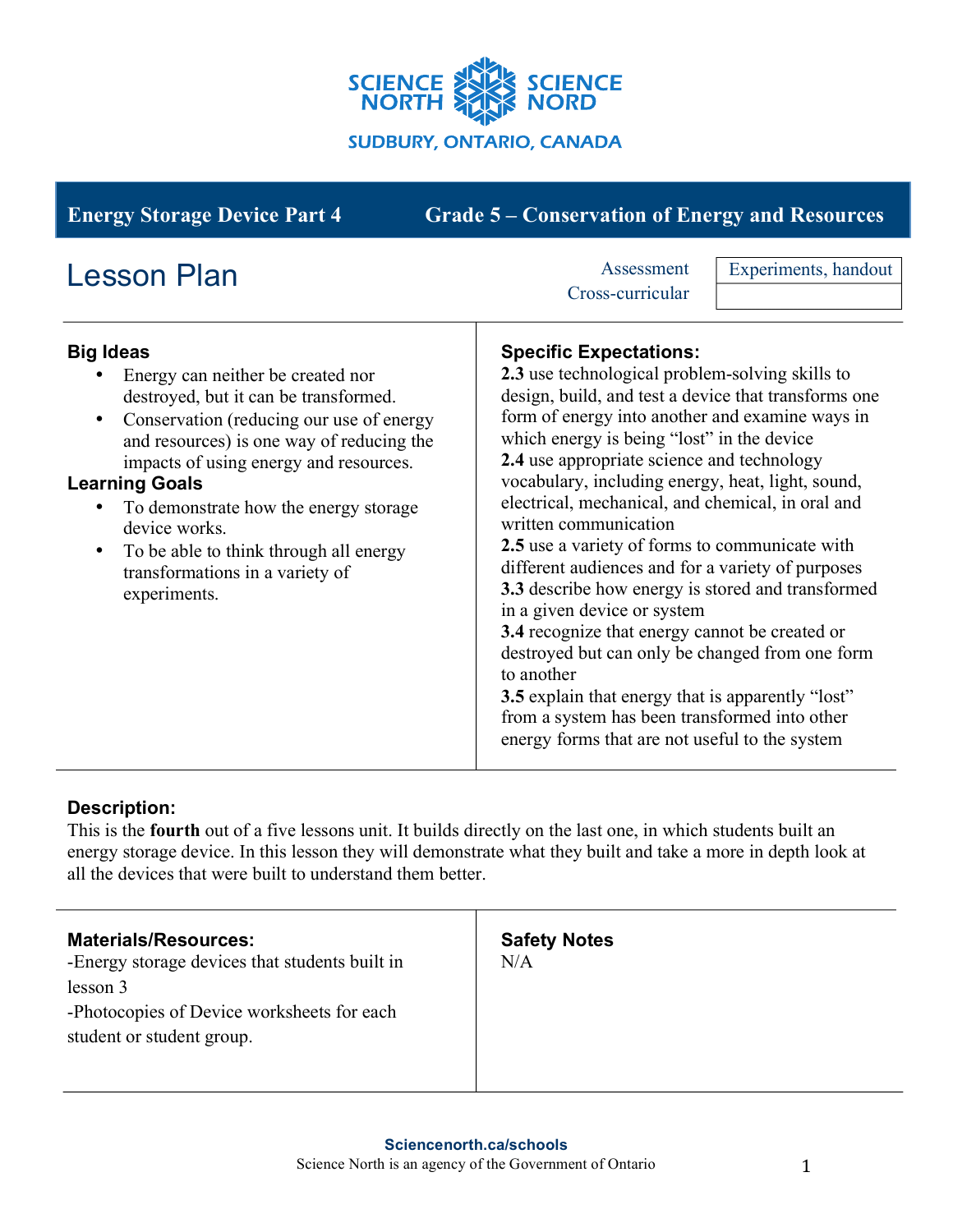# **Introduction**

### **Demonstration**

We start the class with each team demonstrating the energy storage device they built. This should move fairly quickly, as the emphasis really should be on the next part where we go back to each type of experiment (as likely several teams built very similar energy storage devices).

### **Energy loss from system**

Before we go further into depth with each experiment/device let's review **energy conservation and how it relates to energy loss.**

- We have been saying that energy is never lost or created. But for a number of experiments it does appear like energy is lost! What is happening? (Discuss friction, air resistance etc.)
- The upshot is this: **Energy CAN be lost from one isolated system.** Let's say a bouncing ball. The ball loses energy.
- The total energy (in the universe) didn't change as the energy got transferred to something else. For example the ball makes a noise when it hits the ground (air molecules move), it makes the floor vibrate (mechanical energy in the floor), and it may heat up a tiny amount due to being squished.
- What this really means is that **energy isn't conserved very well in the bouncing ball system.**

### **Energy Conservation**

- You have probably heard people about the need to conserve energy. What do they mean? (To use less energy. Related to that is that we need to make better use of the energy we have, i.e. not "waste" or lose energy.
- What we want to do is get the most out of a system (let's say a car) with the least amount of energy use.
- Let's stick with the example of a car:
	- o Is energy getting lost overall? NO. We know now that it is always conserved.
	- o BUT, if we JUST look at the car, then it is losing energy. To what? (Noise, wind resistance, heat in the engine that heats up air and radiator fluid etc., heat coming out the tailpipe, etc.)
	- o What we want to do with a car is get from A to B, fast, and not using much fuel. The losses we just discussed (to other things that are NOT the car's drive train) mean that it is not as efficient as it could be.
	- o So when we talk about conserving energy we really mean using less by minimizing losses to things we don't care about
	- o Draw examples:
		- § **Car with a really upright front.** Maybe even a sail on top of it. Would this car be able to drive fast? No. It has a LOT of drag. It wastes a lot of energy.
		- § **Sleek racecar.** This car will be able to go fast because it has low wind resistance.
- Engineers and scientists always try to find ways to make things more energy efficient to conserve more of the energy for what we really want it for.